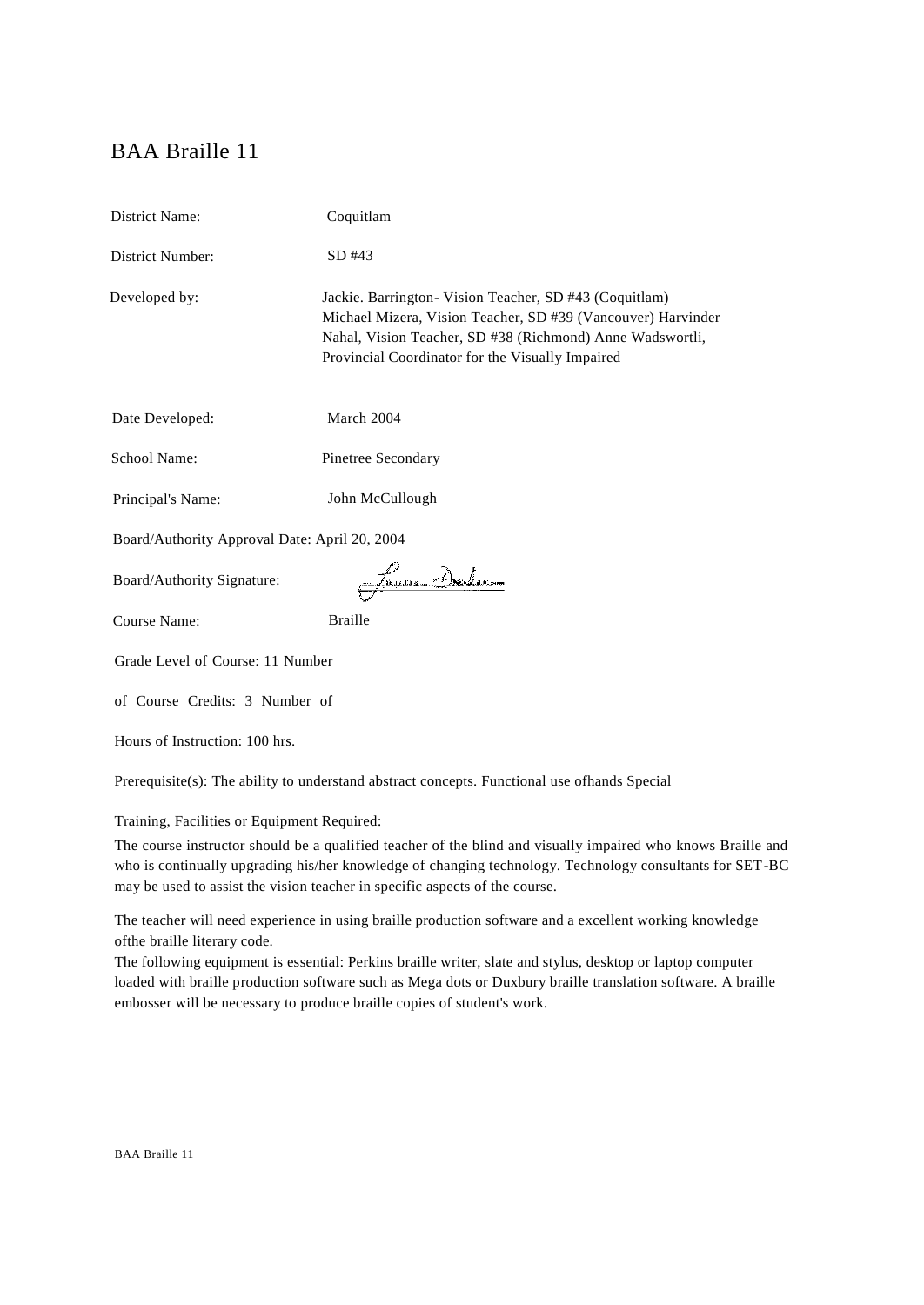#### **Course Synopsis:**

This course has been developed to support and encourage students to explore the richness complexity and flexibility in the use of the Braille code. The student will be able to produce written output that contains Braille contractions and adheres to standard Braille formatting rules. As a culmination students will reflect on their work and produce work done in a variety of writing styles for various purposes. They'll be able to write sentences, gain information from many sources.

## **Rationale**

This course has been developed to support and encourage students to explore the richness, complexity and flexibility in the use of the Braille code.

This course will allow students with non-functional vision who require a medium to access the prescribed curriculum, to do so.

Students will learn Braille to complete an educational program so that they can graduate from High School and pursue college, university or other interests. They will learn aspects of the Braille code that will eventually allow them to graduate from high school. Students can use Braille to access the many technological devices and they can explore the World Wide Web for global business transactions. With Braille this is possible. Proficiency in the use of the Braille code enables the student to succeed academically and socially in a pursuit of a career.

### **Organizational Structure:**

| Unit | Title                                      | Time      |
|------|--------------------------------------------|-----------|
|      | Exploration                                | $10$ hrs. |
|      | Tactile Interpretation                     | $10$ hrs. |
|      | Note taking skills with all media note-    | 20 hrs.   |
|      | takers, computer, slate and stylus         |           |
|      | Increases reading speed with comprehension | 30 hrs.   |
|      | and accuracy                               |           |
|      | Writing -formatting                        | 30 hrs.   |
|      | <b>Total Hours</b>                         | 100 hrs.  |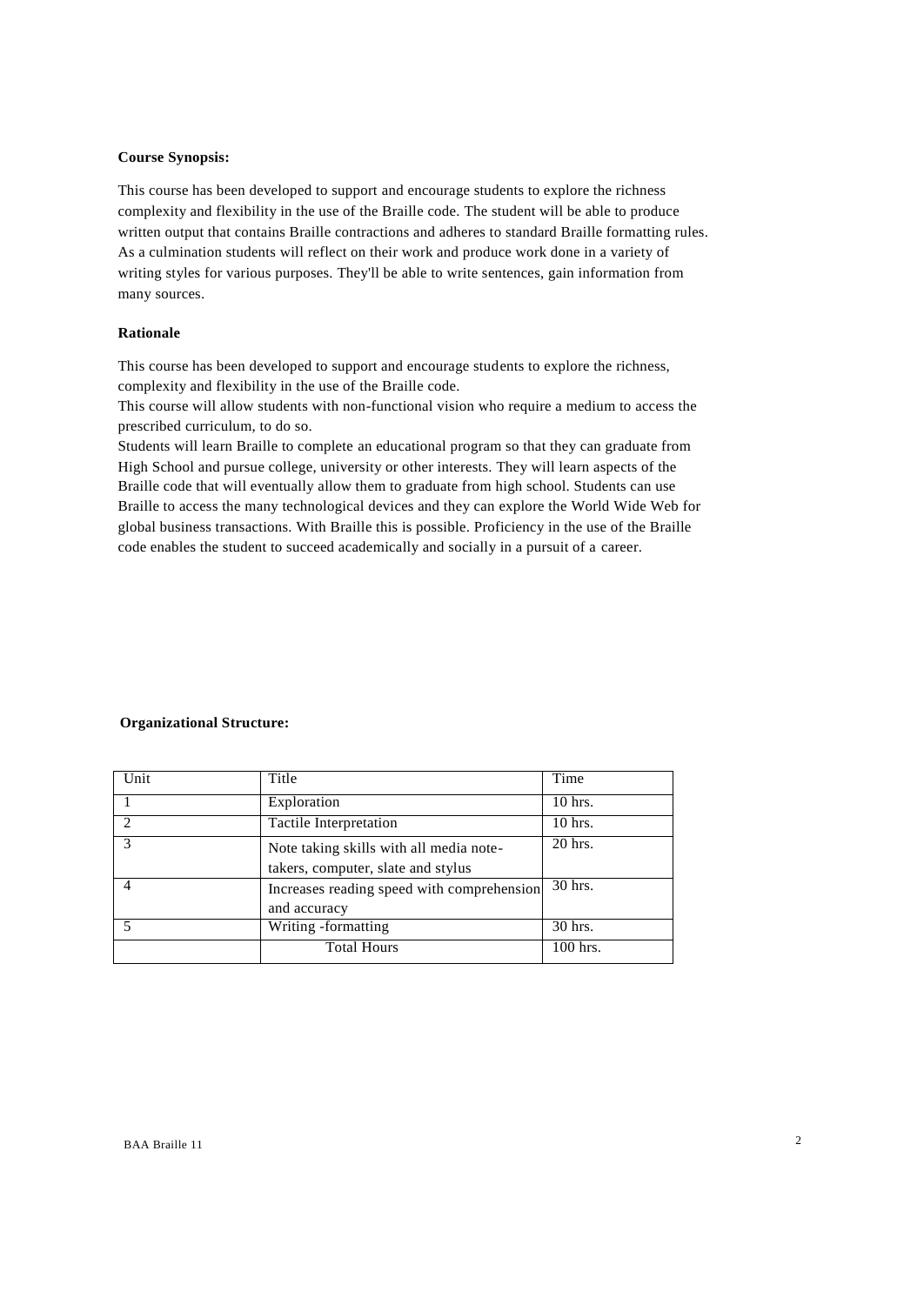#### **Unit Descriptions:**

## **Unit 1: Exploration 10 hours**

Students will continue to learn the Braille literacy code and techniques they will use in the curriculum to explore the potential of various themes and topics. This includes knowledge literary contractions, composition signs, and introduction to computer Braille and the foreign language codes. They will practice using equipment such as Braille note takers, Perkins Brailler, desktop and laptop computers with/without refreshable braille displays, loaded with software to produce Braille. The use of the slate and stylus will be also be encouraged as a low technology device.

"Concepts such as why do you need to know the Braille literacy code will be explored" "How can community awareness be improved about the knowledge of Braille?" will be explored through critical analysis/ interpretation exercises.

#### **Curriculum Organizer - Braille Issues:**

*It is expected that the student will.*

• develop skills and techniques used for formatting the Braille literary code

#### **Curriculum Organizer - Creation**

*It is expected that students will.*

- apply the creative process (i.e., perceptions, exploration, experimentation, production, and evaluation) in their work
- produce braille using dot (4-5-6) contractions, whole word and lower cell signs, twentythree short form words, use symbols such as the fraction line, the cent and percent signs, the symbols and abbreviations for inches and feet, and the abbreviations for metres and centimetres, dot (6) contractions, three whole word, lower cell contractions, to into and by, use dot (5-6) contractions, use the signs for be, con, dis, and com. Use inner quotation marks, the accent sign, brackets and slash, use dots (4-6) contractions, use part word signs, ea, bb, cc, dd, ff, and gg.

## **Curriculum Organizer - Analysis**

*It is expected that students will.*

- analyze, and edit work
- identify the features of good Braille production

### **Curriculum Organizer - Technology**

*It is expected that the student will.*

- use Braille note takers, computers with/without refreshable braille displays, slate and stylus for Braille production
- use appropriate vocabulary when discussing Braille technology and process
- use and maintain materials, equipment, and work space in a safe and environmentally sensitive manner
- demonstrate all literary contractions that are currently known with an introduction to computer Braille and the language code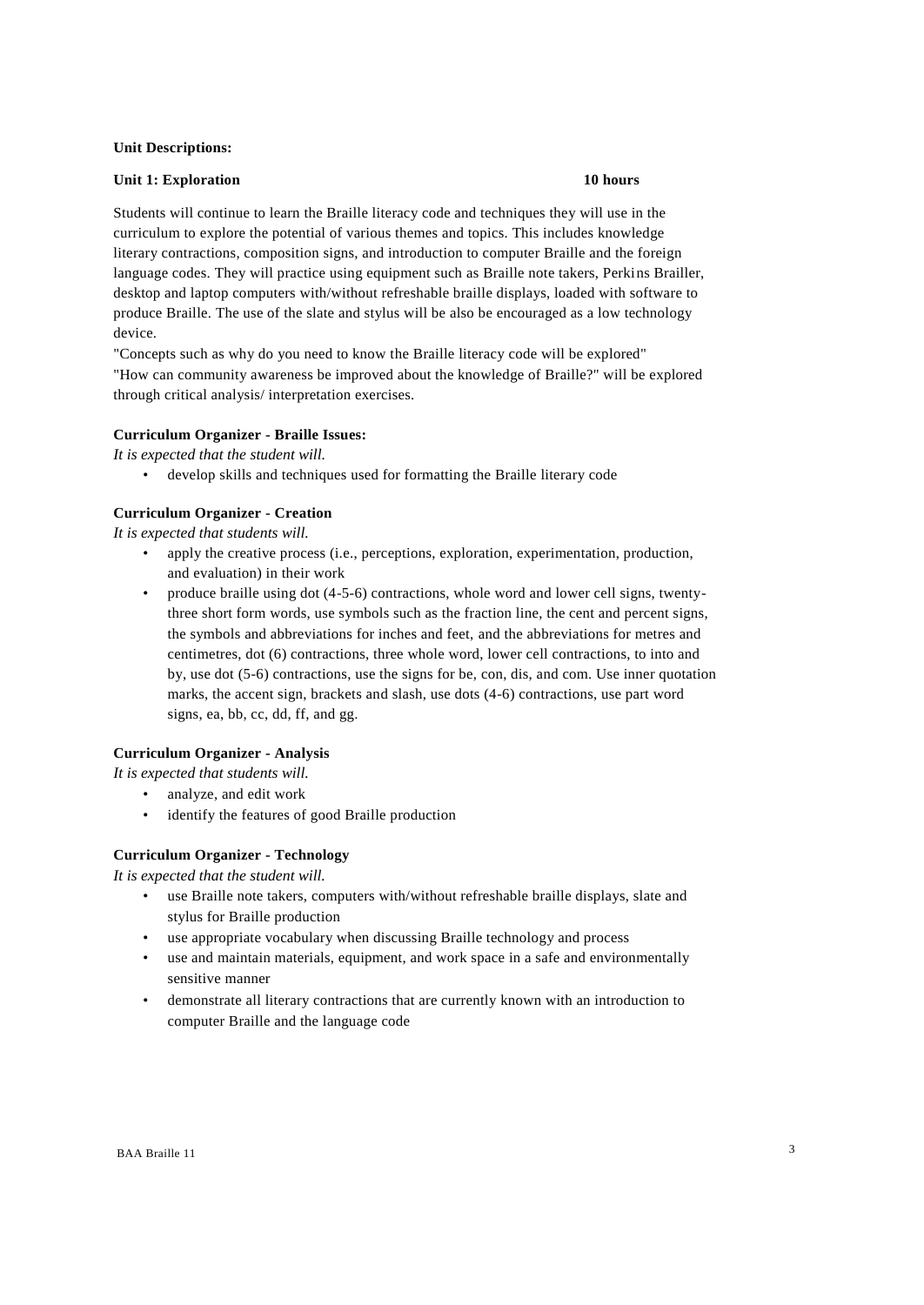## **Unit 2: Tactile Interpretation 20 hours**

Students will "get down to business" by learning how to analyze information that is presented in a two-dimensional format. Students will learn how to interpret this two-dimensional information and relate the information to others.

## **Curriculum Organizer - Tactile Interpretation**

*It is expected that students will:*

• demonstrate reading charts, graphs, tables and interpret information presented

## **Curriculum Organizer - Creation**

*It is expected that the student will:*

- gather relevant information from appropriate sources and be able to read a graph or chart report information after interpreting that information from the tactile diagram
- report information after interpreting that information from the tactile diagram

## **Curriculum Organizer - Analysis**

*It is expected that students will.*

• identify the role that tactile diagrams, maps, charts etc. play in the transfer of information.

#### BAA Braille 11 4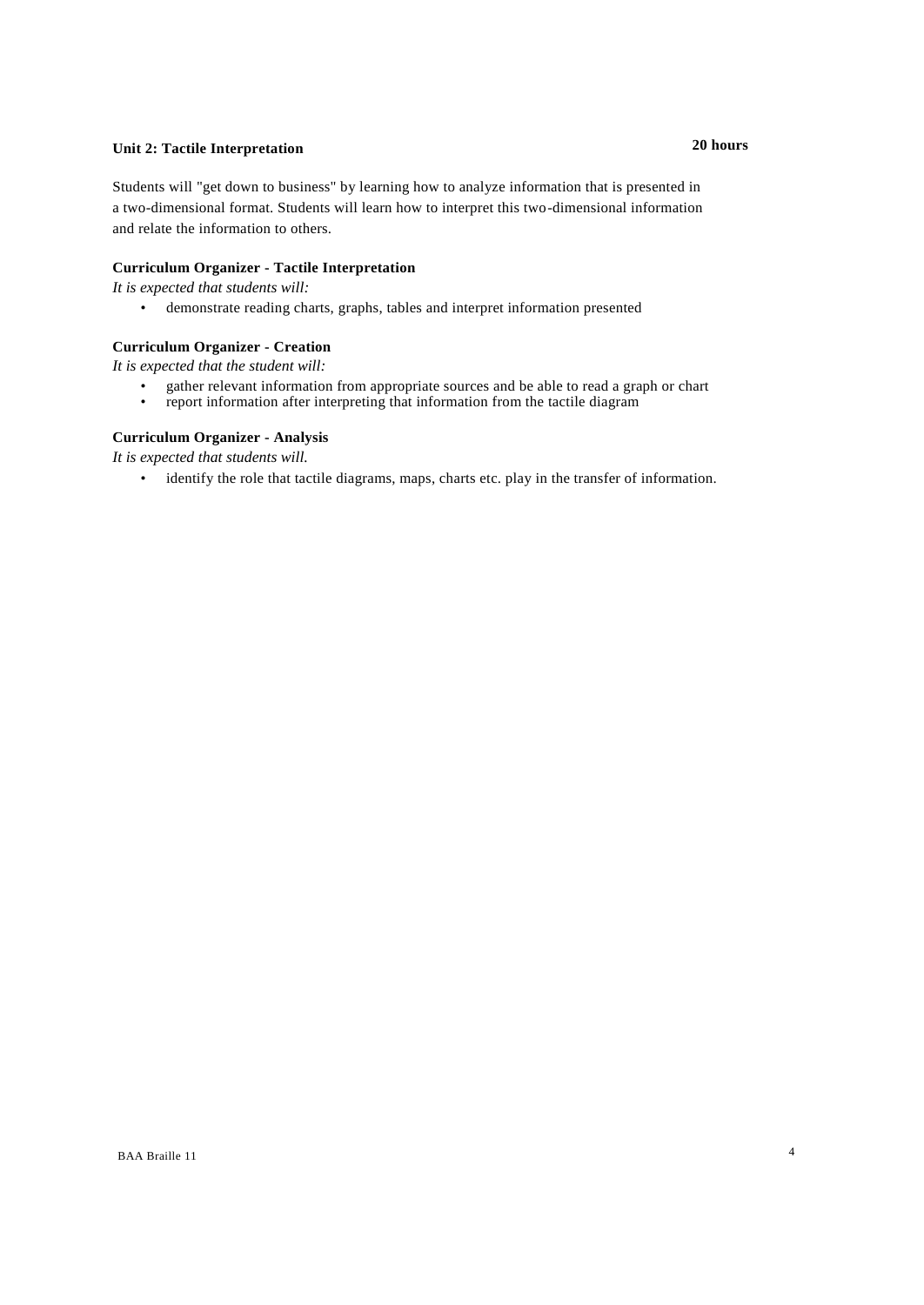## **Unit 3: Note-taking Skills 30 hours**

Students will continue to develop their Braille literacy skills using low and high technological devices. Students will be able to use the note-takers to begin to produce material in any format any subject that uses literary Braille code.

## **Curriculum Organizer - Creation**

*It is expected that the student will:*

- gather relevant material from appropriate sources
- use effective communication skills when gathering and sharing information independently and in groups
- apply care and attention to reduce the amount of Braille errors when using a Braille device (possibly limiting errors to 5 per page)
- demonstrate understanding ofthe necessary keystrokes that will make.it possible to use the high technological devices quickly and efficiently
- use low technological device (slate and stylus) to take braille sentences

## **Curriculum Organizer - Analysis**

*It is expected that the student will:*

- analyze their work and identify characters that are brailled incorrectly
- recognize the importance of good Braille production
- discuss the role that Braille will play in their lives
- analyze and solve problems associated with high technological devices

## **Curriculum Organizer - Technology**

*It is expected that the student will:*

- demonstrate competent use of the equipment that can produce Braille (i.e. slate and stylus, Perkins Braille writer, desktop/laptop computer with or without refreshable Braille, notetakers)
- demonstrate competent use of one or all of this equipment in order to produce Braille
- use appropriate vocabulary when discussing the use of this equipment
- use and maintain materials, equipment, and work space in a safe and environmentally sensitive manner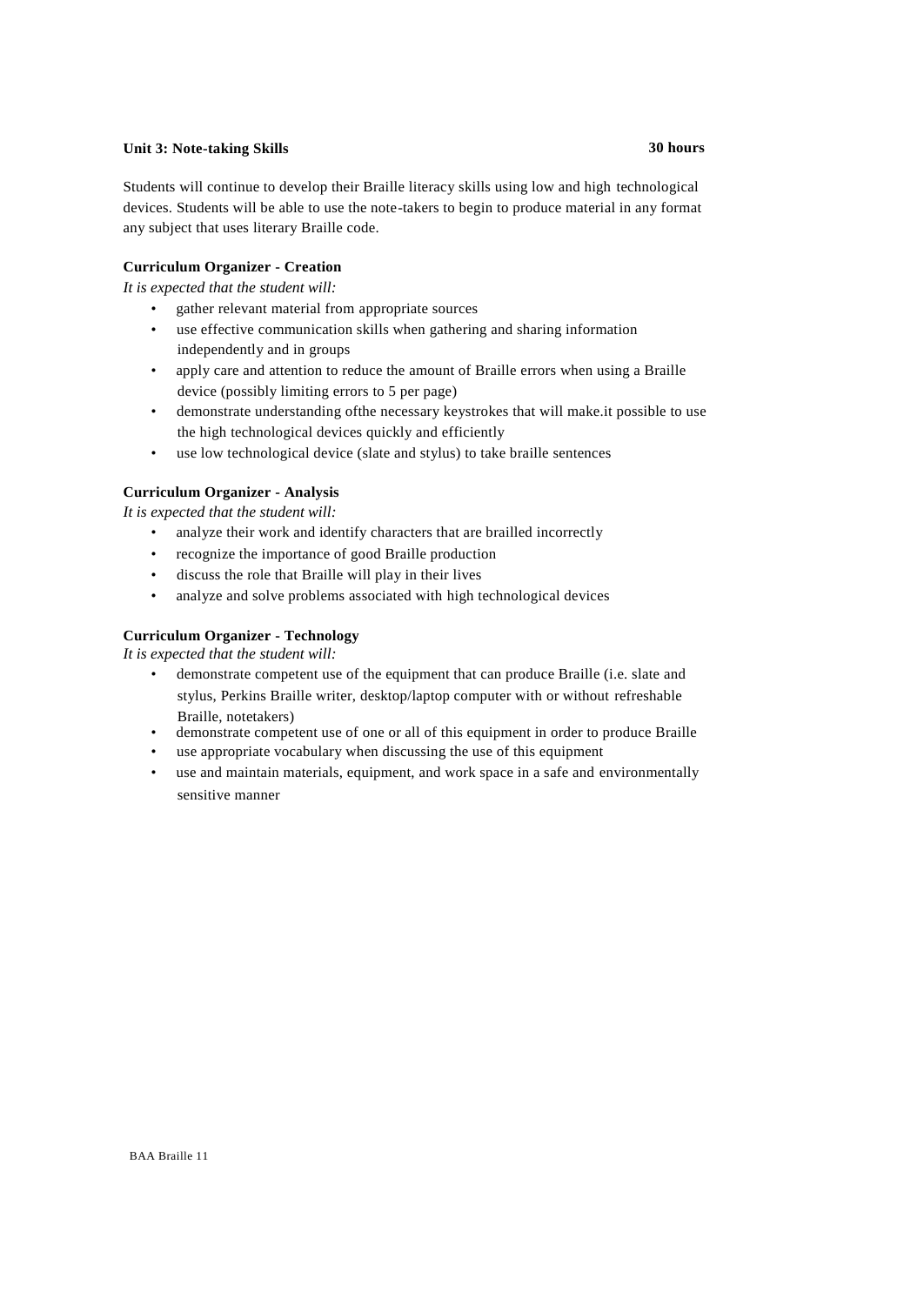#### **30 hours**

## **Unit 4:Increase Reading speed Increase comprehension Increase accuracy in character recognition**

Student will be taught strategies to increase their speed when recognizing Braille characters. Rapid character identification is necessary to increase their speed of reading. Identifying characters rapidly will allow the student to become more accurate in recognizing characters. Strategies such as repeated reading will be taught to increase their speed when reading.

## **Curriculum Organizer — Literary Issues**

*It is expected that the student will:*

• develop a wide variety of literary material to deepen the breath and depth of their reading

## **Curriculum Organizer - Creation**

*It is expected that the student will:*

- apply the creative process (i.e. perceptions, exploration, evaluation) in their work
- use formatting rules that will allow the student to create work using the literary Braille code

## **Curriculum Organizer - Analysis**

*It is expected that the student will:*

- analyze their work and identify characters that are incorrectly written
- develop ways that they can produce accurate Braille
- access the overall quality of their skills for producing Braille

## **Curriculum Organizer - Technology**

*It is expected that the student will:*

- use high and low technological devices to produce Braille
- use appropriate vocabulary when discussing literary Braille terms for Braille production
- use appropriate vocabulary around the technological devices used to produce Braille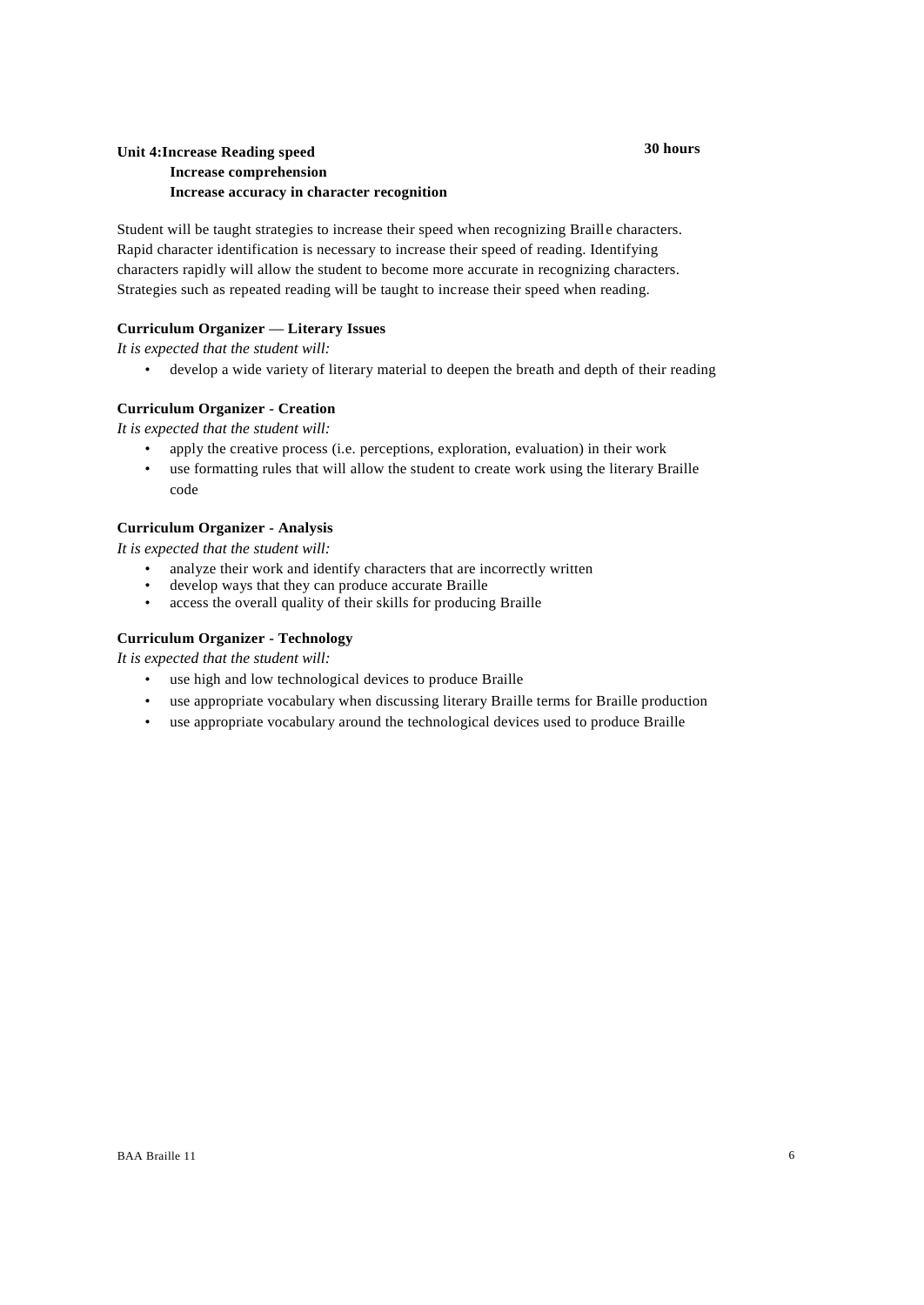## **Unit 5 Writing & Formatting 30 hours**

## Student will be able to write Braille with a high degree of accuracy. Error will be restricted to no more than five-(5) incorrect character per page. Students will use the literary Braille code to produce assignments. They will be able to use at least one device that can produce Braille in order to hand in assignments in courses that use the literary Braille code. As a culmination, they will reflect on why the Code is necessary and important in their lives.

## **Curriculum Organizer - Braille Writing Issues**

*It is expected that the student will:*

• demonstrate a knowledge and understanding ofthe rules that govern the production of literary Braille

## **Curriculum Organizer - Creation**

*It is expected that the student will:*

- gather and produce material in Braille from any source that uses the literary Braille code
- use all symbols and characters that they have learned in the literary Braille code
- use effective communication skills when interpreting the rules that govern the literary Braille code

## **Curriculum Organizer - Analysis**

*It is expected that the student will:*

- explain errors when using the literary Braille code
- analyze the role that the Braille code has in their development of literacy skills
- develop ways to assess the community at large can become more knowledgeable about the Braille code
- analyze the importance of developing proficiency in the use ofthe literary Braille code

## **Curriculum Organizer - Technology**

*It is expected that the student will:*

- demonstrate competency in at least one piece of equipment that is used to produce literary Braille
- apply appropriate speed and accuracy that will allow the student to produce work that allows him/her to graduate from high school
- use appropriate vocabulary when discussing terms associated with formatting rules
- use and maintain materials, equipment, and work space in a safe and environmentally sensitive manner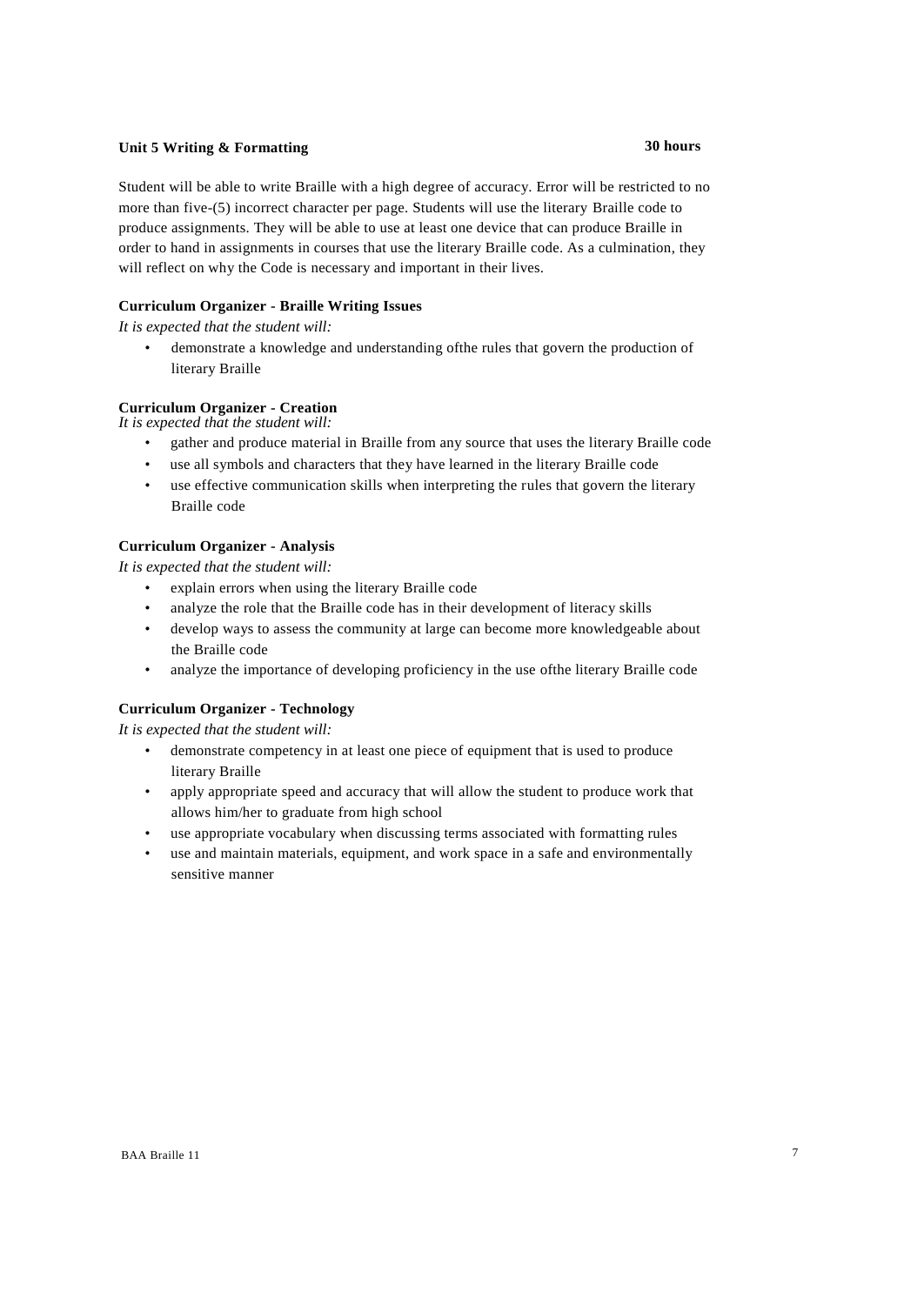## **Instructional Components:**

- direct instruction
- indirect instruction
- interactive instruction
- independent instruction
- modeling
- practical creativity
- brain storming
- group work
- tape recorders
- various pieces of technology

## **Assessment Components:**

- Effective formative assessment via:
	- o Clearly articulated and understood learning intentions and success criteria
	- o Questions posed by students, peers and teachers to move learning forward Discussions and dialogue
	- o Feedback that is timely, clear and involves a plan
	- o Students are resources for themselves and others peer and self-assessment
	- o Student ownership

Formative assessment used to adapt learning experiences and inquiry plans on an on-going basis to meet specific learning goals.

Development, awareness and action, based upon metacognition intended to lead to learner independence and self-coaching.

## Summative Assessment:

Summative assessments will be determined as students demonstrate proficiency/mastery toward particular learning outcomes. Summative assessments and final grades will reflect the following:

- Students will work collaboratively with the teacher to determine summative achievement on assignments and letter grades based upon dialogue, and evidence of learning
- Behaviour and work habits will NOT be included when determining letter grades
- Marks will not be deducted for late work
- Extra credit and bonus marks will not be awarded
- Plagiarizing will not result in reduced marks/grades –the student will be required to demonstrate their learning authentically
- Attendance will not be considered toward letter grade
- Only individual learning demonstrated –no group marks will be used to determine grades
- Letter grades will reflect learning towards the learning outcomes articulated above
- Letter grades will be based upon criteria provided/agreed upon toward the learning outcomes
- Letter grades will be determined in relation to the learning outcomes not in comparison to the achievement of other students
- Poor work will not be assessed towards grades students will only be assessed on quality work
- Professional judgment and evidence will be used to determine final letter grade in consultation with the student
- Zeros will not be assigned to missed assignments all required assignments must be completed
- Formative or practice towards learning outcomes will not be included in final grade assessment
- Most recent evidence toward learning outcomes will be used to assign letter grades learning is not averaged over time

BAA Braille 11 8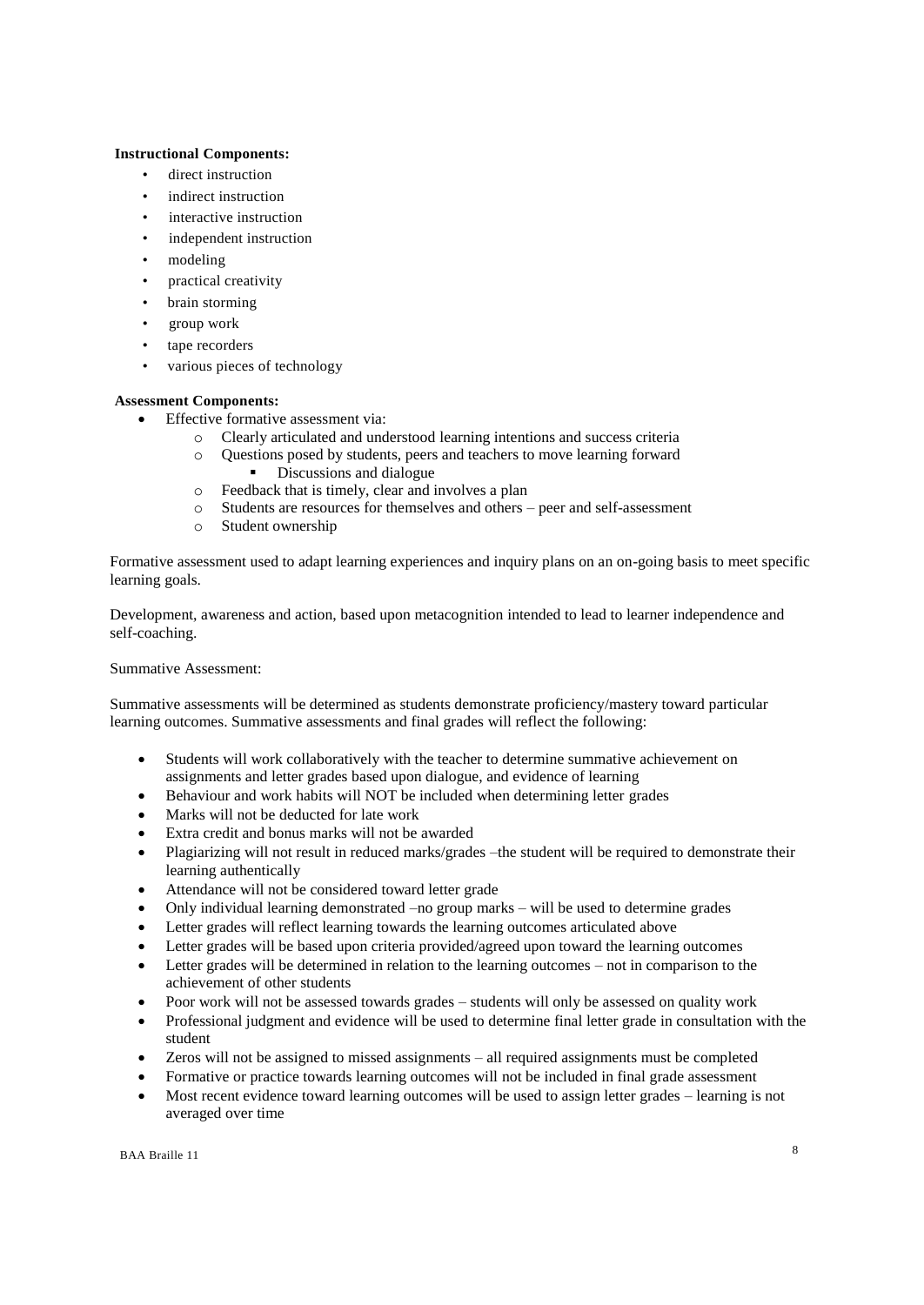## **Performance Methods**

- Contracted Braille
- Projects
- Portfolio/binders/computer files
- Braille products evaluation
- Presentation of completed works
- Maintaining assignments on note taker

## **Personal Communication**

- Student/instructor/mentor dialogue
- Logbook reflection
- Self evaluation
- Teacher evaluation

### **Other**

- Weekly assessment
- Teacher anecdotal records
- Teacher log
- Checklists
- Rubrics
- Rating scales

## **Resource Materials**

Assessment of Braille Literacy Skills ABLS Complied by Koenig, A. J. and Farrenkopf, C. In collaboration with Region IV Ed Centre 7145 W. Tadwell Houston, Texas 1994-1995

The English Braille American Edition (1994) Compiled under the Authority ofthe Braille Authority of North America American Printing House for the Blind P.O. Box 6085 Louisville, Kentucky 40206-0085

Braille Handbook for Literary Braille (Grade II) (1970) By Edna Laudenslager San Francisco State College San Francisco, CA